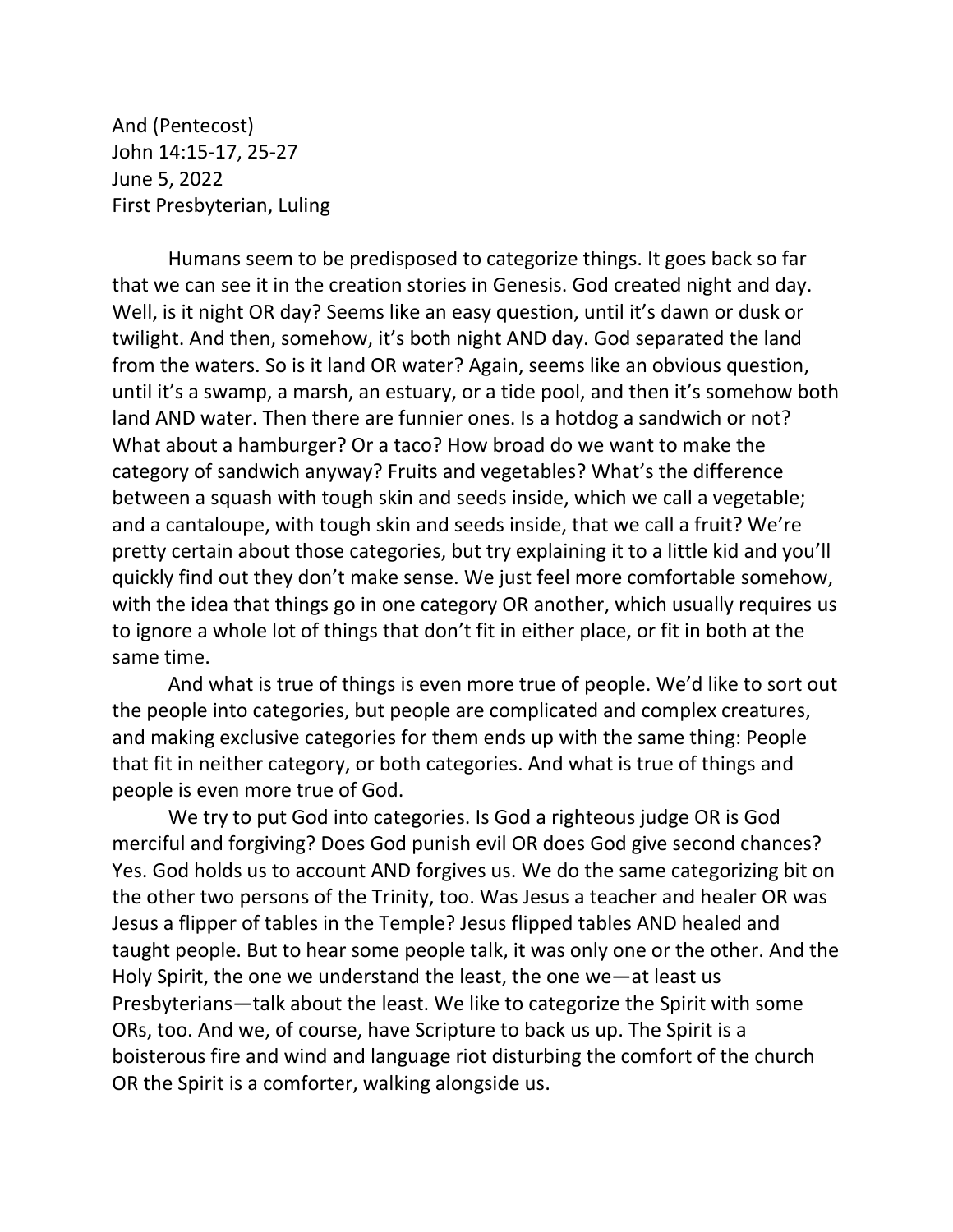We see those two options in the Scriptures we read today. The Acts story of the Day of Pentecost, the coming of the Spirit with wind and fire and disorderly worship, enough to make Presbyterians squirmy. And Jesus's promise of the Spirit in John, one to teach the truth and be with us always and give us peace. That seems a little more comforting, less disturbing.

So which is it? Is the Spirit a disturber OR a comforter? Well, like everything else we've described this morning, it's an AND. The Spirit is a disturber AND a comforter. One of my favorite Biblical scholars, someone I really admire, who I listen to on a sermon preparation podcast almost every week, said about the Scripture readings this week, "You have to choose your Spirit this week." Acts or John—choose your Spirit. I think she's wrong. We can choose both ideas about the Holy Spirit, because we need both ideas about the Spirit, and we need to hold those opposites together.

In the Acts story of Pentecost, the worshipers are gathered. It's a regular festival day. And the Spirit blows in, disturbing their order, disturbing their thoughts of who were insiders and who were outsiders. Everyone gets the Spirit. And it's chaos, a joyful kind of chaos. The Spirit is a disturber when we think we know what is going to happen and everything is orderly. The Spirit is a disturber most especially when we think we know who is part of us and who is not part of us. The Spirit loves to disturb our categories.

And. Not But. Not Or. And. And the Spirit is a comforter. This is the first place in John where Jesus introduces the idea of the Spirit, Advocate, Comforter, Paraclete you may have heard, which just means "called alongside," so the Spirit is the one who is called alongside us. Jesus tells the disciples, again and again, through these last chapters of John, that when he is gone, the Spirit will come. And on Easter evening, when he visits the disciples in the locked upper room, he breathes on them and says "Receive the Holy Spirit." Over and over, Jesus tells them that the Holy Spirit is to be the Comforter, to be the one who is the presence of God within and among them. The Spirit loves to comfort us.

The Spirit loves to disturb us AND the Spirit loves to comfort us. Both are true. We don't have to pick. In fact, we don't get to pick. That's just the way the Spirit is. Those are just the ways the Spirit is.

When we tell ourselves the truth, we admit that sometimes we need disturbing, and sometimes we need comforting. Sometimes the disturbing comes first and the comforting follows. And sometimes we need comforting before we can handle the disturbing. And sometimes, it's all at the same time.

An old saying that I first heard applied to preachers, but it actually started